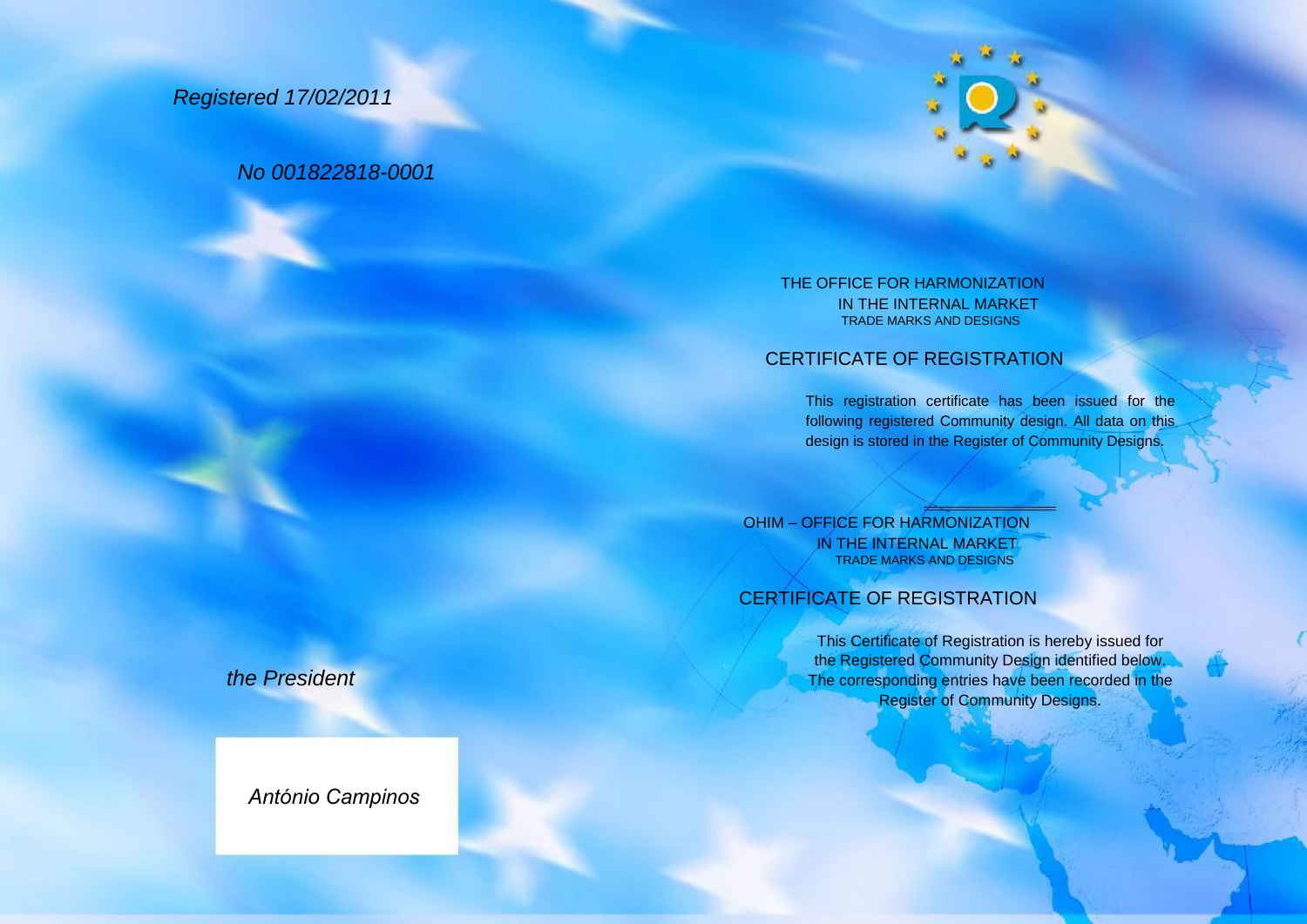

#### OHIM – OFFICE FOR HARMONIZATION IN THE INTERNAL MARKET TRADE MARKS AND DESIGNS

| 21<br>25<br>22<br>15<br>45<br>11<br>73<br>74<br>51<br>54 | 001822818-0001<br>$PL - EN$<br>17/02/2011<br>17/02/2011<br>01/03/2011<br>001822818-0001<br>Szymańscy<br>International<br>Szymański Rzeszowska 8a<br>26-600 Radom<br>POLAND<br>Dorota Katarzyna Grzyb<br>ul. Nowogrodzka 6<br>26-600 Radom<br><b>POLAND</b><br>$08 - 05$<br>ВС - Ключове (инструменти) | Jacek |        |
|----------------------------------------------------------|-------------------------------------------------------------------------------------------------------------------------------------------------------------------------------------------------------------------------------------------------------------------------------------------------------|-------|--------|
|                                                          | <b>ES</b> - Llaves (herramientas)                                                                                                                                                                                                                                                                     |       | 0001.1 |
|                                                          | <mark>cs</mark> - Klíče (nářadí)                                                                                                                                                                                                                                                                      |       |        |
|                                                          | DA - Nøgler (værktøj)                                                                                                                                                                                                                                                                                 |       |        |
|                                                          | <b>DE</b> - Schlüssel (Werkzeuge)                                                                                                                                                                                                                                                                     |       |        |
|                                                          | <b>ET</b> - Võtmed (tööriistad)                                                                                                                                                                                                                                                                       |       |        |
|                                                          | <mark>ΕL</mark> - Κλειδιά (εργαλεία)                                                                                                                                                                                                                                                                  |       |        |
|                                                          | <b>EN</b> - Keys (tools)                                                                                                                                                                                                                                                                              |       |        |
|                                                          | FR - Clés (outils)                                                                                                                                                                                                                                                                                    |       |        |
|                                                          | <b>TT</b> - Chiavi (utensili)                                                                                                                                                                                                                                                                         |       |        |
|                                                          | <b>LV</b> - Atslēgas (instrumenti)                                                                                                                                                                                                                                                                    |       |        |
|                                                          | <b>LT</b> - Raktai (jrankiai)                                                                                                                                                                                                                                                                         |       |        |
|                                                          | <b>HU</b> - Kulcsok (szerszámok)                                                                                                                                                                                                                                                                      |       | 0001.2 |
|                                                          | NT - Cwievet (għodod)                                                                                                                                                                                                                                                                                 |       |        |
|                                                          | NL - Sleutels (gereedschappen)                                                                                                                                                                                                                                                                        |       |        |
|                                                          | <b>PL</b> - Klucze (narzędzia)                                                                                                                                                                                                                                                                        |       |        |
|                                                          | <b>PT</b> - Chaves (ferramentas)                                                                                                                                                                                                                                                                      |       |        |
|                                                          | RO - Chei (unelte)                                                                                                                                                                                                                                                                                    |       |        |
|                                                          | SK - Kľúče (nástroje)                                                                                                                                                                                                                                                                                 |       |        |
|                                                          | SL - Ključi (orodje)                                                                                                                                                                                                                                                                                  |       |        |
|                                                          | <b>FI</b> - Avaimet (työkalut)                                                                                                                                                                                                                                                                        |       |        |
|                                                          |                                                                                                                                                                                                                                                                                                       |       |        |

SV - Nycklar (verktyg)







55 0001.3